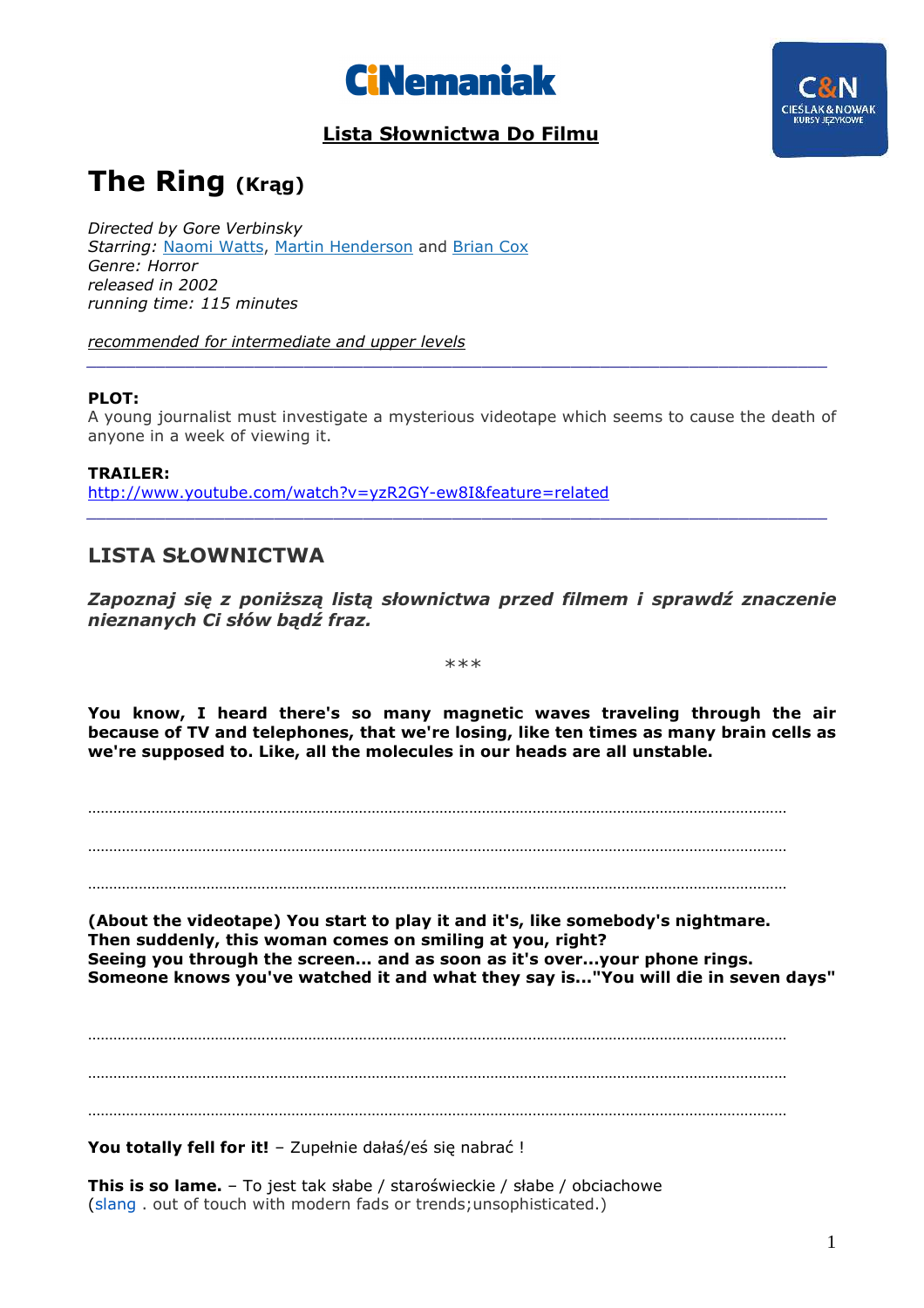



**whimper** – skomlenie, skowyt, zaskompleć, pojękiwać, lamentować, zawodzić

**pant** – szybki, urywany oddech, zadyszka, dyszeć, sapać

**thump** – głuche uderzenie, łomot

**eerie rumbling** – pełne grozy dudnienie

**Have you seen my black...dress? It's a little wrinkled.** 

…………………………………………………………………………………………………………………………………………………

…………………………………………………………………………………………………………………………………………………

**I spoke to three different doctors and not one of them could tell me exactly what happened to my daughter.** 

…………………………………………………………………………………………………………………………………………………

…………………………………………………………………………………………………………………………………………………

**dish clatter** – brzęk, stukot naczyń

**But she confided in you.** - Ale ona się tobie zwierzała !

**I mean, she was a little intense, but she wasn't crazy.** – Reagowała bardzo emocjonalnie ale nie była szalona.

**straightjacket (straitjacket)** –kaftan bezpieczeństwa

**to freak out** – być na odlocie, stracić panowanie nad sobą

**Something scared the shit out of her** – Coś śmiertelnie ją przestraszyło.

**punctilious prick** - skrupulatny, drobiazowy kutas

**scoff** - drwić, kpić

**hand-me-downs** – używane ubranie

**Would you say that I'm gullible?** - Czy sądzisz, że jestem naiwana ?

**Easily rattled?** – Łatwo mnie zezłościć ?

**you're a little highly strung** – jesteś trochę wycieńczona

**And you ain't much of a dresser** – nie ubierasz się zbyt elegancko (**to be a sloppy/stylish dresser** - ubierać się niechlujnie/elegancko)

**Rachel is researching a story. It's this video hoax.** 

………………………………………………………………………………………………………………………………………………… …………………………………………………………………………………………………………………………………………………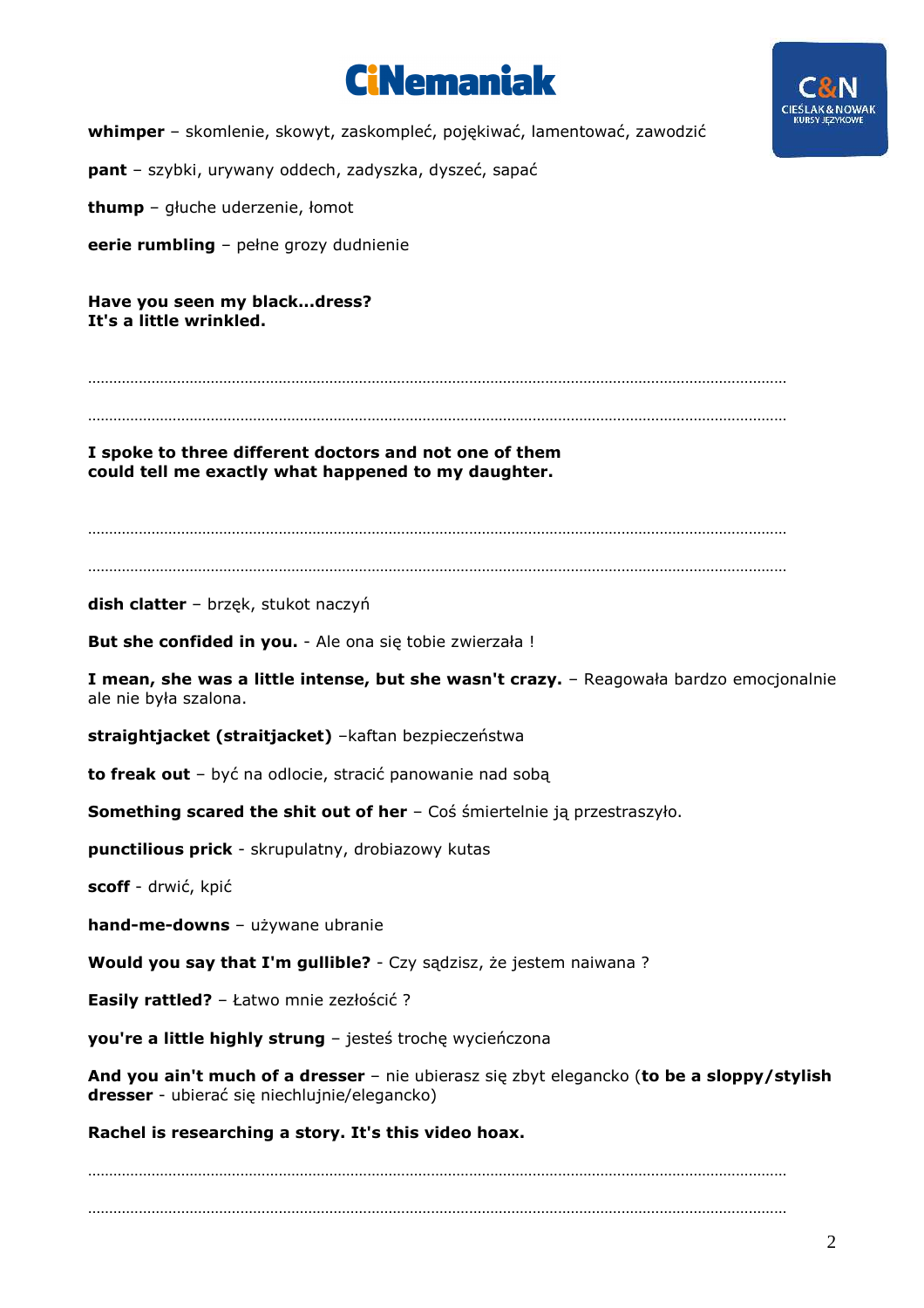# **CiNemaniak**



| Look, I'm sorry, but I'm not going to get all worked up over some high<br>school rumor.                                                                                                                                                                                                                                                                                                                 |
|---------------------------------------------------------------------------------------------------------------------------------------------------------------------------------------------------------------------------------------------------------------------------------------------------------------------------------------------------------------------------------------------------------|
| Just don't force her or she'll get pissy with you.                                                                                                                                                                                                                                                                                                                                                      |
| lighthouse - latarnia                                                                                                                                                                                                                                                                                                                                                                                   |
| "Mysterious Sickness Strikes Morgan Ranch Horses."                                                                                                                                                                                                                                                                                                                                                      |
| "Investigators search for answers after second horse drowning."                                                                                                                                                                                                                                                                                                                                         |
| "Horses Recovering After Breeder's Suicide."                                                                                                                                                                                                                                                                                                                                                            |
| It's a conundrum. - To jest zagadka.                                                                                                                                                                                                                                                                                                                                                                    |
| You could almost draw a line through her life.<br>On one side, there's this happy woman who spends her time with her husband, riding horses,<br>everything sheltered, protected and comfortable.<br>Her face, there's light, there's pride. And then, one day, something happens and she takes<br>this hard corner and the light goes out and then she ends up at Eola County Psychiatric all<br>alone. |
|                                                                                                                                                                                                                                                                                                                                                                                                         |
|                                                                                                                                                                                                                                                                                                                                                                                                         |
| What is it with reporters?<br>You take one person's tragedy and force the world to experience itspread it like<br>sickness.                                                                                                                                                                                                                                                                             |
|                                                                                                                                                                                                                                                                                                                                                                                                         |
|                                                                                                                                                                                                                                                                                                                                                                                                         |